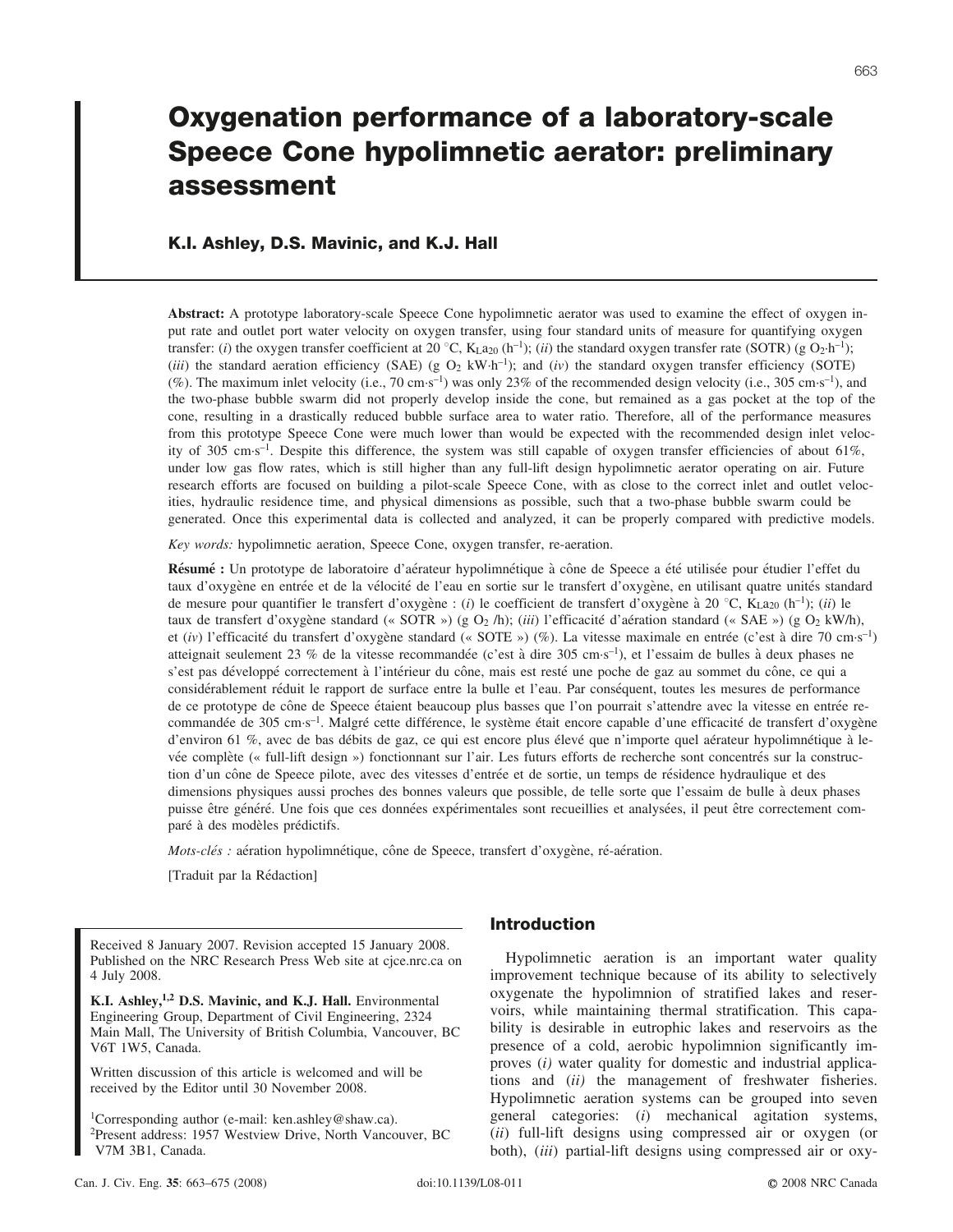gen (or both), (*iv*) downflow air injection (DAI), (*v*) deep oxygen bubble injection (DOBI) using oxygen, (*vi*) sidestream injection (SSI) systems using oxygen, and (*vii*) downflow bubble contact aeration (DBCA) or ''Speece Cone'' aerators using oxygen (Lorenzen and Fast 1977). The DOBI, SSI, and DBCA designs utilize oxygen only, due to concerns about nitrogen gas supersaturation and low oxygen transfer performance if operated on air.

Hypolimnetic aeration systems, by definition, are deployed in lakes and reservoirs that are thermally stratified, but are usually greater than 15–20 m in depth, to ensure sufficient depth is available to physically contain the works and provide adequate hydrostatic pressure; this is especially important when operating on air only, to achieve acceptable oxygen transfer rates. Hypolimnetic aeration systems are rarely installed in water bodies shallower than 10 m, and virtually never installed in depths less than 9 m, even if these water bodies have a definable, albeit occasionally transient, hypolimnion. Consequently, no in situ engineering solutions have been available to oxygenate the hypolimnia of eutrophic lakes and reservoirs at the shallow end of the depth – thermal stratification spectrum. A variety of lake restoration techniques and watershed nutrient reduction strategies are available to eventually improve water quality in eutrophic ecosystems (Dunst et al. 1974; Cook et al. 2005); however, none of these are capable of providing rapid oxygenation of anoxic hypolimnia.

Recently, the Speece Cone design has generated considerable interest, because of its ability to discharge oxygenated water with unusually high concentrations of dissolved oxygen (i.e., > 30 mg/L), even when operating at depths traditionally considered too shallow (i.e., <10 m) for conventional hypolimnetic aerator designs. The Speece Cone design was originally proposed in 1971, as a downflow bubble contact aerator (DBCA) with an open cone (Speece 1971), but was never field tested. The concept was redesigned with a closed cone and subsequently field tested in 1990, for the Alabama Power Company, at the outlet of the Logan Martin Dam, Alabama.

The first Speece Cone designed for in situ lake water quality improvement was tested in 1992 in Newman Lake, Washington (Doke et al. 1995). An innovative design of a hypolimnetic aerator was necessary as Newman Lake is large (490 ha), but quite shallow, with a maximum depth of 9.1 m and a mean depth of only 5.8 m. As such, it was too shallow for conventional full-lift, partial-lift, DAI, mechanical or DOBI hypolimnetic aerator designs, and the high energy discharge jet from a SSI system may have destratified the lake. The Speece Cone installed in Newman Lake was 2.8 m in diameter, 5.5 m high, with a 45 kW submerged axial flow pump for water circulation. Two, 37 kW compressors supplied compressed air to two pressure swing adsorption (PSA), on-site, oxygen generation units. The system was designed to distribute 1360 kg $-d^{-1}$  of oxygen to the hypolimnion via an extended diffuser, to avoid sediment disturbance and unintentional destratification [G. Lawrence, Civil Engineering Dept., The University of British Columbia (UBC), Vancouver, B.C., personal communication, 1991]. The system has performed exceptionally well to date, with oxygen concentrations >30 mg/L routinely measured in the outlet ports, despite being located in only 8.7 m of water.

The system also increased average summer hypolimnetic oxygen concentrations to 5.5 mg/L in 1992; however, thermal stratification was less stable, due to occasional severe storm events (Thomas et al. 1994).

An even larger Speece Cone (7 m in height), capable of supplying 8000 kg $-d^{-1}$  of oxygen, was installed in Camanche Reservoir, California, in 1993 to improve water quality and prevent periodic fish kills in a salmonid hatchery; the latter was relying on hypolimnetic water discharged from the anoxic hypolimnion. Unpublished reports indicate that this system has also performed extremely well to date (A. Horne, University of California at Berkeley, personal communication, 1994). Speece Cone installations have also been considered for oxygenation of the deep water ship channel at the Port of Stockton, California (HDR Engineering 2004), the hypolimnion of Onondaga Lake, New York (G. Lawrence, Civil Engineering, UBC, Vancouver, B.C., personal communication, 2004), and the seasonally anoxic sections of Hood Canal in Washington State (M. Beutel, Civil Engineering, Washington State University, Pullman, Washington, personal communication, 2004). Two large Speece Cones capable of dissolving  $6800 \text{ kg} \cdot d^{-1}$  of oxygen were installed in Savannah Harbour, Georgia, in 2007.

Remarkably, there is no information in the primary published literature examining the oxygenation characteristics of Speece Cone hypolimnetic aeration systems. McGinnis and Little (1998) developed a model that predicts bubble dynamics and oxygen transfer in a Speece Cone; however, there is no published field or laboratory data available to examine the model's predictions. Accordingly, this current research effort, although preliminary in nature, provides the first detailed analysis of two design factors capable of influencing the oxygen transfer capabilities of a Speece Cone. The experiments utilized nonsteady-state gas transfer methodology in a laboratory-scale system. Specifically, the research examined the effect of oxygen input rate and outlet port water velocity on oxygen transfer, using four standard units of measure for quantifying oxygen transfer: (*i*) the oxygen transfer coefficient at 20 °C,  $K_L a_{20}$  (h<sup>-1</sup>); (*ii*) the standard oxygen transfer rate (SOTR) (g  $O_2 \cdot h^{-1}$ ); (*iii*) the standard aeration efficiency (SAE) (g  $O_2$  kW·h<sup>-1</sup>), and (*iv*) and the standard oxygen transfer efficiency (SOTE)  $(\%)$ . The purpose of this initial research work was to determine which combination(s) of design factors was most effective at dissolving oxygen into water, under laboratory test conditions, in a Speece Cone.

## **Methods**

#### **Speece Cone and tank dimensions**

The laboratory-scale Speece Cone consisted of a submersible pump and a DBCA cone (Fig. 1). The intake port was connected to the pump by 40 cm of clear 5.08 cm inside diameter (ID) hose. The dimensions were 75 cm (overall height)  $\times$  34 cm (base diameter), with a clear viewing panel  $(12 \text{ cm} \times 30 \text{ cm})$  in the tapered portion of the cone. The lower section of the cone was 15 cm high, and the tapered upper section was 60 cm in height. There was a  $90^{\circ}$  upward facing elbow at the distal end of the outlet port. Oxygen entered the cone at an operating depth of 2.3 m, immediately downstream of the  $180^\circ$  elbow in the inlet port, through a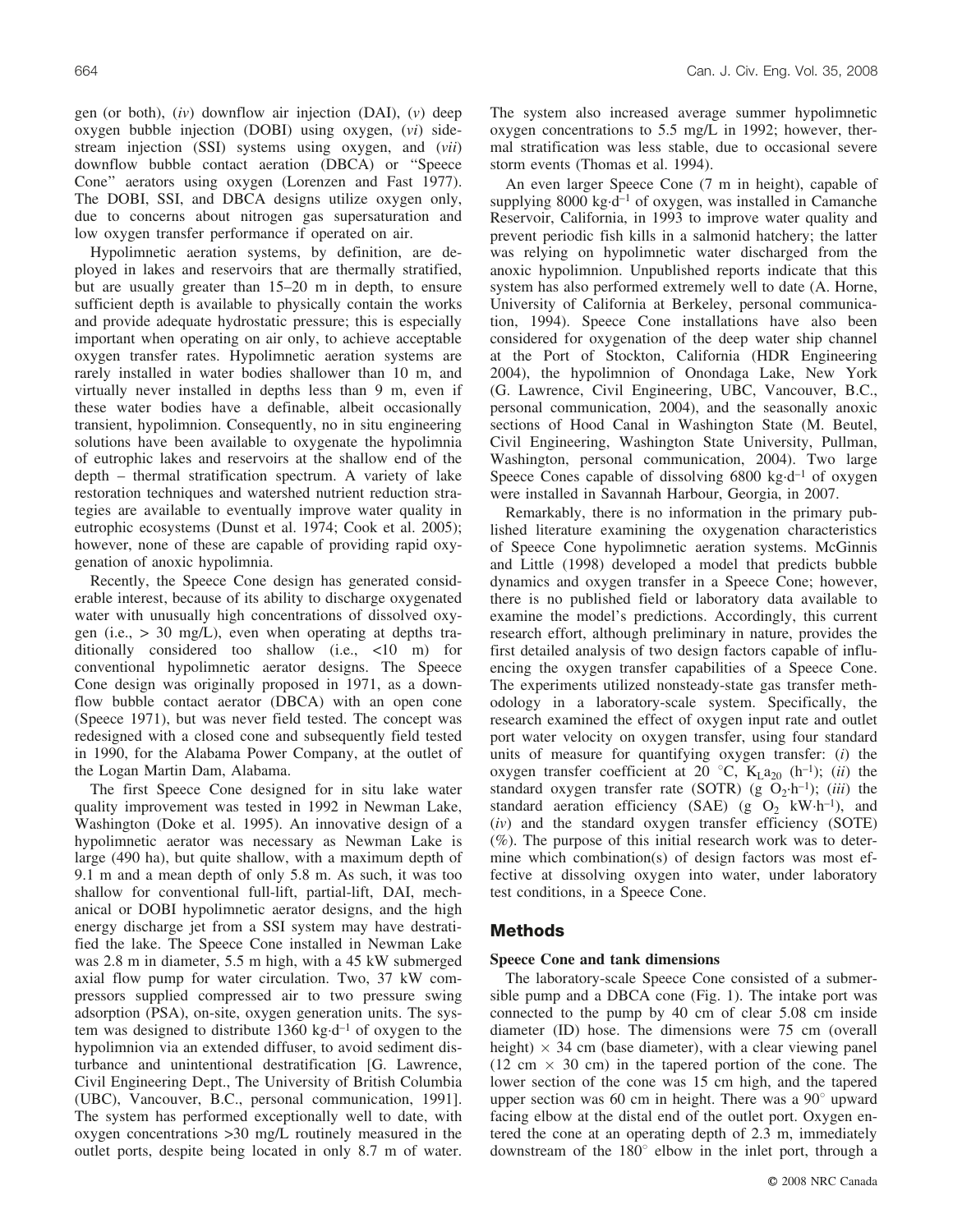Probe 5

**Fig. 1.** Schematic of Speece Cone aerator with several probe locations shown. PSA, pressure swing adsorption.

Air or PSA O<sub>2</sub> inlet



constructed of aluminum, and was attached to an 80 cm  $\times$ 34 cm base plate. The main circulating pump for the Speece Cone was a  $10\,400 \text{ L} \cdot \text{h}^{-1}$  submersible pump (Little Giant 6-CIM-R) connected to a Variac voltage control unit that allowed pump voltage to be varied from 50% to 110% of rated power. The operating depth of the cone ranged from 310.5 cm (cone bottom) to 235.5 cm (cone top). The interior tank dimensions were as shown in Fig. 2. The tank was filled to a depth of 3.105 m for the tests; hence, the operational volume was 1194 L. The tank was equipped with two sections (300 cm  $\times$  30 cm  $\times$  25.4 mm) of clear acrylic on the front panel, to allow viewing of the tank interior.

#### **Tank mixing, velocity measurement, and probe locations**

An acrylic divider (200 cm high  $\times$  38 cm wide) was also inserted into the tank, to prevent short-circuiting of water discharged from the cone outlet port back into the inlet port. Dye tests indicated the divider sheet was an effective barrier to short-circuiting (Ashley 2002). Three additional 4500 Lh–1 submersible mixing pumps were positioned throughout the tank, to ensure complete mixing. Dye tests and oxygen probe readings confirmed that the tank was rapidly mixed with all four pumps operating (maximum pumping rate =  $23\,900 \, \text{L} \cdot \text{h}^{-1}$ , as the oxygen concentration throughout the tank was reduced to  $\lt 1\%$  within an average of 3 min, following the addition of a sodium sulfite solution. A velocity sensor for the Speece Cone was positioned in the centre of the discharge flow, 10 cm from the end of the outlet port. The oxygen probes were arranged in the tank to ensure that the tank was completely mixed, to validate the nonsteady-state re-aeration test (ASCE 1992). The probes were numbered according to their position in the tank and





the Speece Cone as follows: probe 1, suspended in the tank at 1.5 m; probe 2, suspended in the tank at 0.5 m; probe 3, suspended in the tank at 1.0 m; probe 4, suspended in the tank at 2.0 m; probe 5, inlet to the Speece Cone (Fig. 1), operating depth of 2.39 m, and probe 6, outlet to the Speece Cone (Fig. 1), operating depth of 2.95 m. Probe 7 was the percentage oxygen by volume probe, used to track the purity of the introduced oxygen gas, and probe 8 was a temperature probe located at a depth of 3.0 m.

#### **Water, compressed air, and oxygen supply**

The water used in the tests was taken directly from the water supply system to UBC, which is low in total dissolved solids  $(22 \text{ mg-L}^{-1})$ , slightly acidic (mean pH of 6.1), and typically of high quality. A 44.74 kW Quincy rotary screw compressor (Model QNW 260-D), rated at  $6800$  L $\cdot$ min<sup>-1</sup> [240 standard cubic feet per minute measured at 1 atmosphere pressure (101.325 kPa), 0% relative humidity, and 21.1  $\degree$ C] supplied the compressed air for the building. A nominal efficiency filter and water-cooled aftercooler was fitted to the discharge end of the compressor. Oxygen gas for the experiments was produced by an AS-20 oxygen generator, manufactured by the AirSep Corporation (Buffalo, New York), and stored in a 227 L receiver. The purity of oxygen generated ranged from 90% to 95%. A reference cylinder of certified oxygen gas (>99.99% oxygen), obtained from Air Liquide Canada (Vancouver, B.C.), was used to calibrate the oxygen gas probe (i.e., probe 7) and continuously monitor the purity of the oxygen generated by the Air-Sep unit.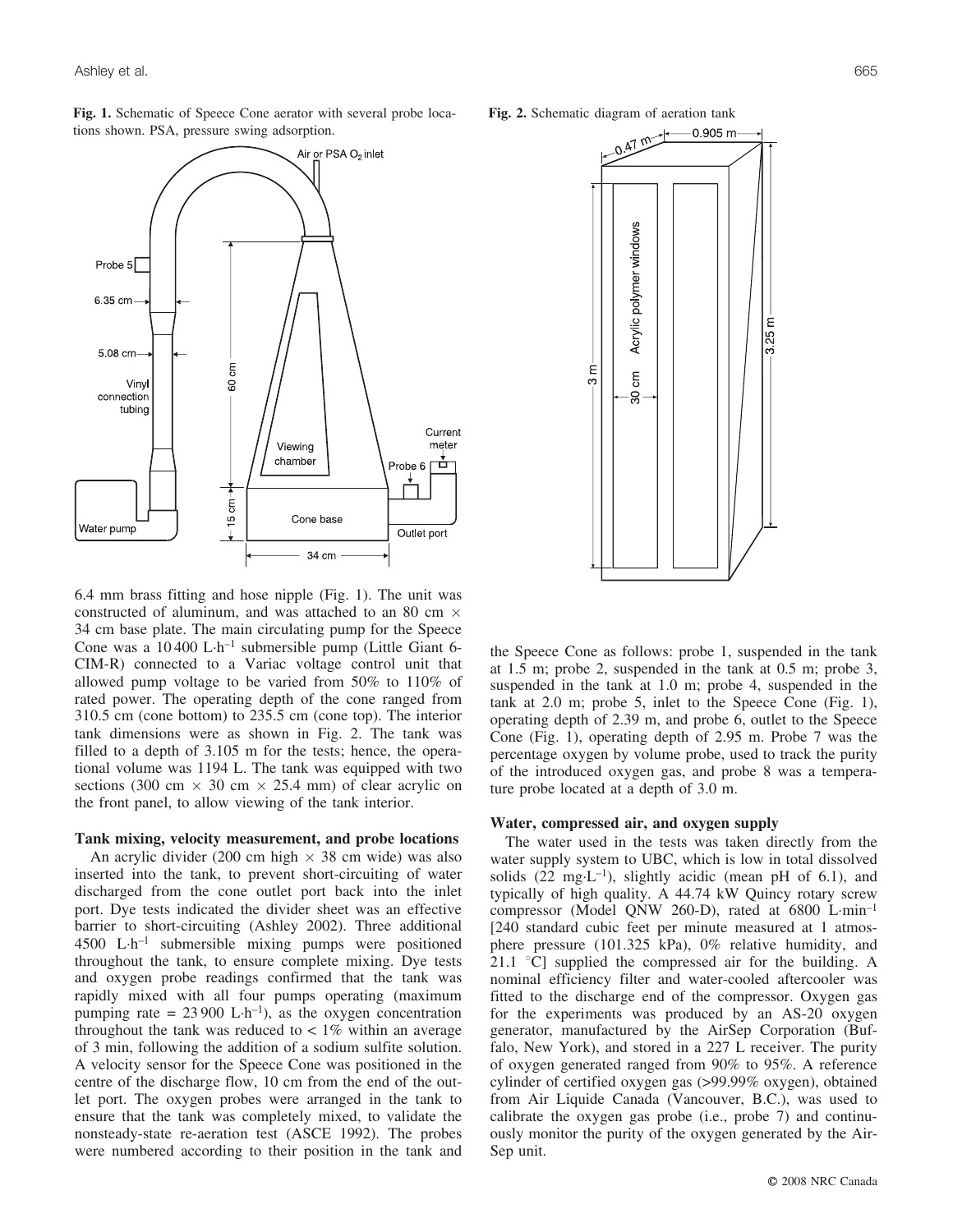## **Instrumentation, parameter measurement, and data logging**

A manifold board (Point Four Systems Inc., Richmond, B.C.) distributed and regulated the flow and delivery pressure of the various gases being tested (Fig. 3). Inflowing compressed air from the laboratory supply passed through a Wilkerson  $5.0 \mu m$  particulate and oil–water filter, then a 0.01 mm particulate filter and oil–water filter. Filtered air was then routed to the PSA unit or straight to the manifold, via a pair of on–off ball valves. The filtered gas (air or oxygen) was then routed via separate regulators to an array of three mechanical flow indicators, which could be operated independently or in any combination. Pressure gauges were fitted to each regulator on the manifold board, on a singlestage regulator fitted to the PSA oxygen receiver and on a two-stage regulator fitted to the reference cylinder of high purity compressed oxygen. The coarse-scale flow meter was a Brooks Sho-rate flow indicator, with 150 mm scale, 2 to  $46$  L·min<sup>-1</sup>; the medium scale meter was a Brooks Sho-rate flow indicator with 150 mm scale, 2 to 12 L $\cdot$ min<sup>-1</sup>; and the fine scale meter was a Key Instruments flow indicator with 80 mm scale, 0 to 3.5 L $\cdot$ min<sup>-1</sup>, all calibrated for 100% oxygen. The Brooks flow indicators were designed to operate at 3.2 bar (45 psig) (1 bar = 100 kPa), and the Key Instruments flow indicator was designed for 3.5 bar (50 psig), although it was operated at 3.2 bar.

Flow meter readings were corrected by a specific density correction factor (i.e.,  $\sqrt{1.105/1.0}$ ) when operated on compressed air. The Key Instruments meter was corrected by a pressure correction factor (i.e.,  $\sqrt{59.7/64.7}$ ) to compensate for the lower operating pressure (i.e., 3.2 versus 3.5 bar). All of the flow meters were calibrated for 21  $\degree$ C; hence, no temperature correction factor was required. The manifold board was fitted with two, two-way ball valves so that compressed air, PSA oxygen or high purity reference oxygen could be delivered to the diffusers. The gas supply for the percent volume probe cup (i.e., probe 7) (Fig. 3) was located downstream of the three flow indicators; however, the volumetric flow rate of gas to the probe cup was so low that it did not introduce a bias to the various flow meter readings. The gas exiting the probe cup was vented into an 11 cm water-filled cylinder, so that the gas flow could be directly observed in a bubble stream and adjusted to maintain a low, but constant, discharge rate (Fig. 3). Water velocity was measured by a Marsh McBirney model 2000 flow meter, using a fixed point averaging (FPA) program to dampen the output variation. A time duration of 120 s was used for the averaging period.

A PT4 monitor (Point Four Systems Inc., Richmond, B.C.) was supplied with seven OxyGuard probes, which are membrane-covered, self-polarizing, galvanic measuring elements with a built-in temperature compensation. Preliminary tests revealed that dissolved oxygen concentrations in the water were changing too quickly to register with the standard  $mg \cdot L^{-1}$  membranes. Therefore, the Oxyguard probes were configured to measure dissolved oxygen in percent saturation, rather than  $mg \cdot L^{-1}$ , as the percent saturation probe membranes were 50% thinner than the mg $L^{-1}$  membranes, resulting in a faster probe response time. Water temperature was measured with a dedicated stainless steel thermister **Fig. 3.** Schematic diagram of manifold board with data logger and flow meters. PSA, pressure swing adsorption.



probe (channel 8) on the PT4 monitor, and a secondary temperature probe on the Yello Springs Instruments (YSI) meter (Yellow Springs, Ohio). Both probes were typically within  $\sim$  0.2 °C, and the PT4 temperature reading was used for the probe calibration procedure. The PT4 temperature probe was checked in an ice bath (0  $^{\circ}$ C) and room temperature (20  $^{\circ}$ C) water, as determined by a mercury calibration thermometer, and found to be accurate within  $0.5\text{ °C}$ . An eight-channel, microprocessor-based PT4 monitor (Point Four Systems Inc., Richmond, B.C.) was used to record and log data collected during the experiments. The unit was configured with 6 channels for measuring dissolved oxygen in water (channels 1–6), one percent-oxygen channel (channel 7) for measuring the purity of the oxygen gas, and one temperature channel (channel 8). Continuous visual checks were made during each test to ensure the upstream gas pressure remained constant at 3.2 bar, and that gas flow remained at the desired delivery rate.

### **Experimental design**

The design variables examined were the effect of oxygen flow rate  $(1, 2, and 3)$  L·min<sup>-1</sup> and the effect of outlet port discharge velocity (20, 30, 40, 50, 60, and 70  $\text{cm}\cdot\text{s}^{-1}$ ). This was equivalent to pumping rates of 38, 57, 76, 95, 114, and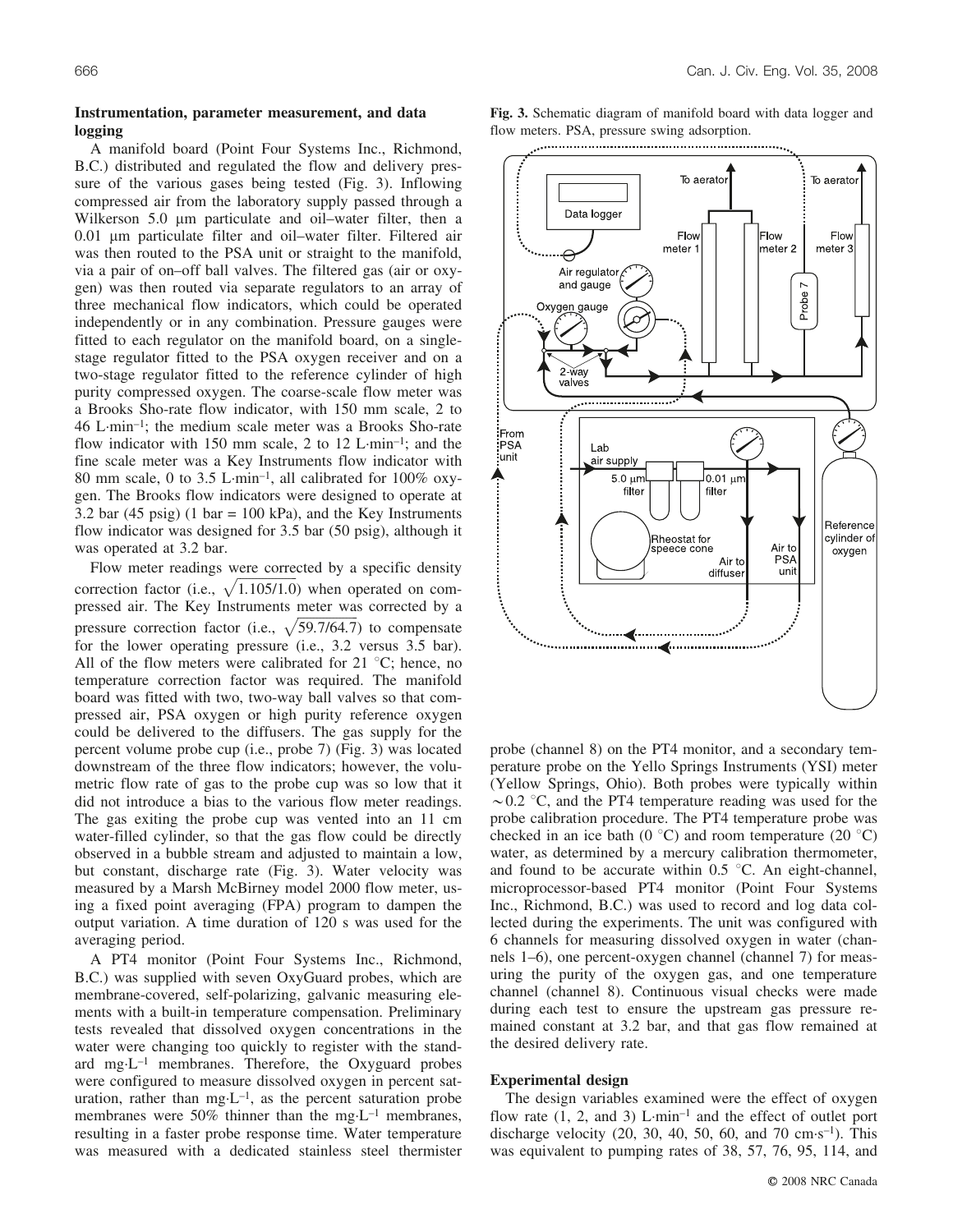$133$  L $\cdot$ min<sup>-1</sup>. These design variables were based on the capacity of the main circulating pump and oxygen generator. The treatments were arranged into six experimental groups. A single, miscellaneous test was conducted, where the Speece Cone was operated on compressed air at 3 L/min, at a discharge velocity of 50  $\text{cm}\cdot\text{s}^{-1}$ . This resulted in six principal treatment groups and one minor treatment group (Table 1). The experiments were carried out in a randomized complete block design. This resulted in three combinations of gas flow rate  $\times$  discharge velocity. Each set of three combinations was completed, then repeated in a different randomly selected order, to remove any random error that may have occurred during any given treatment day. Each treatment was replicated four times, three being the minimum replicate recommended for nonsteady-state re-aeration tests (ASCE 1992). A total of 76 individual re-aeration tests were completed (Table 2).

## **Test procedure, oxygen calibration, and oxygenation protocol**

The basic test procedure started with filling the tank with clean water, turning on the submersible mixing pumps, and allowing the tank water to circulate for 5–6 min. Replicate samples of water were then collected from 10 cm below the tank surface in 300 mL biochemical oxygen demand (BOD) bottles, and analyzed for dissolved oxygen, using the Winkler titration procedure (Azide modification; Lind 1979). The two Winkler readings were then averaged to provide the reference oxygen concentration to calibrate the PT4 unit and probes for the day. The YSI meter was calibrated in  $mg \cdot L^{-1}$  to the average of the two Winkler readings. The percent saturation for dissolved oxygen on each test day was calculated according to Colt (1984):

[1] 
$$
C_s^* = C_{s\ 760}^*(BP - P_{H2O})/(760.0 - P_{H2O})
$$

where  $C_s^*$  is the dissolved oxygen air-solubility value  $(mg \cdot L^{-1})$  for the ambient barometric pressure, temperature, and vapor pressure of water;  $C_s^*$ <sub>760</sub> is the dissolved oxygen air-solubility value  $(mg \cdot L^{-1})$  for the barometric pressure equal to 760.0 mm Hg  $(1 \text{ mm Hg} = 133.322 \text{ Pa})$  and ambient temperature; BP is the barometric pressure in mm Hg; and  $P_{\text{H2O}}$  is the vapor pressure of water in mm Hg for the ambient temperature.

Values for  $C_{s}^{*}$ <sub>760</sub> and  $P_{H2O}$  were taken from reference tables in Colt (1984), and the barometric pressure for each test day was taken from the Vancouver weather station on the Environment Canada Web page (at www.weatheroffice. com).

The percent oxygen saturation of the test water was then determined using eq. [2], on each day:

[2] 
$$
\frac{[(\text{Winkler 1}) + (\text{Winkler 2})]/2}{C_s^*} \times 100
$$
  
= % oxygen saturation

where Winkler 1 and Winkler 2 are the mg $L^{-1}$  of oxygen in Winkler sample 1 and 2, respectively.

The PT4 monitor was then calibrated with this value, using the single-point calibration procedure outlined in the PT4 software (Point Four Systems 1997). The probe response was examined from 0% saturation (sulfite bath) to

**Table 1.** List of treatments for Speece Cone experiments.

| Test<br>No. | Discharge<br>velocity $(cm·s^{-1})$ | Pumping rate<br>$(L \cdot \text{min}^{-1})$ | PSA O <sub>2</sub> flow<br>rate $(L \cdot min^{-1})$ |
|-------------|-------------------------------------|---------------------------------------------|------------------------------------------------------|
|             | 20                                  | 38                                          | 1, 2, 3                                              |
| 2           | 30                                  | 57                                          | 1, 2, 3                                              |
| 3           | 40                                  | 76                                          | 1, 2, 3                                              |
|             | 50                                  | 95                                          | 1, 2, 3                                              |
|             | 60                                  | 114                                         | 1, 2, 3                                              |
| 6           | 70                                  | 133                                         | 1, 2, 3                                              |
| Misc. 1     | 50                                  | 95                                          | 3 (air only)                                         |

**Note:** Misc., miscellaneous.

**Table 2.** List of treatment combinations for Speece Cone experiments.

| Test No. | No. of<br>combinations | Replicates | Total No.<br>of tests |
|----------|------------------------|------------|-----------------------|
|          | 3                      |            | 12                    |
| 2        | 3                      |            | 12                    |
| 3        | 3                      |            | 12                    |
| 4        | 3                      |            | 12                    |
| 5        | 3                      |            | 12                    |
| 6        | 3                      |            | 12                    |
| Subtotal |                        |            | 72                    |
| Misc. 1  | 1                      |            | 4                     |
| Subtotal |                        |            | 4                     |
| Total    |                        |            | 76                    |

**Note:** Misc., miscellaneous.

100% saturation (AirLiquide certified > 99.99% oxygen gas) and found to be essentially linear; hence, this calibration procedure was satisfactory. Once calibrated, the probes were quite stable, but were still re-calibrated each test day. The purity of the oxygen gas (percent volume) produced by the PSA unit was monitored by a dedicated probe (channel 7) in the PT4 monitor. This probe was calibrated daily using the reference cylinder of certified oxygen gas (>99.99% oxygen). The probe was then calibrated to this reference standard, using the same single-point calibration procedure. The probe also monitored the oxygen concentration in air, when tests were being conducted on compressed air.

The deoxygenation–oxygenation procedure used was the nonsteady-state re-aeration test (Boyd and Watten 1989; ASCE 1992). The test water was deoxygenated with  $0.1$  mg $\cdot$ L<sup>-1</sup> of cobalt chloride (certified grade of  $CoCl<sub>2</sub>·6H<sub>2</sub>O$ ) and 10.0 mg·L<sup>-1</sup> of sodium sulfite (trade acronym: Sulftech catalyzed  $Na<sub>2</sub>SO<sub>3</sub>$ ; code 098-3393) for each 1.0 mg $L^{-1}$  of dissolved oxygen present in the water (Boyd 1986); an additional 10% weight of  $Na<sub>2</sub>SO<sub>3</sub>$  was added, to ensure rapid deoxygenation at the colder test temperatures. Mixing details can be found elsewhere (Ashley 2002). Theoretically, only 7.9 mg $L^{-1}$  of sodium sulfite is required for each  $mg L^{-1}$  of dissolved oxygen; however, due to partial oxidation during mixing, it is necessary to add up to 1.5 times the stoichiometric amount (Beak 1977). The YSI meter and PT4 monitor confirmed that the tank water was rapidly deoxygenated, as the percent oxygen saturation invariably declined to  $\lt$  1.0%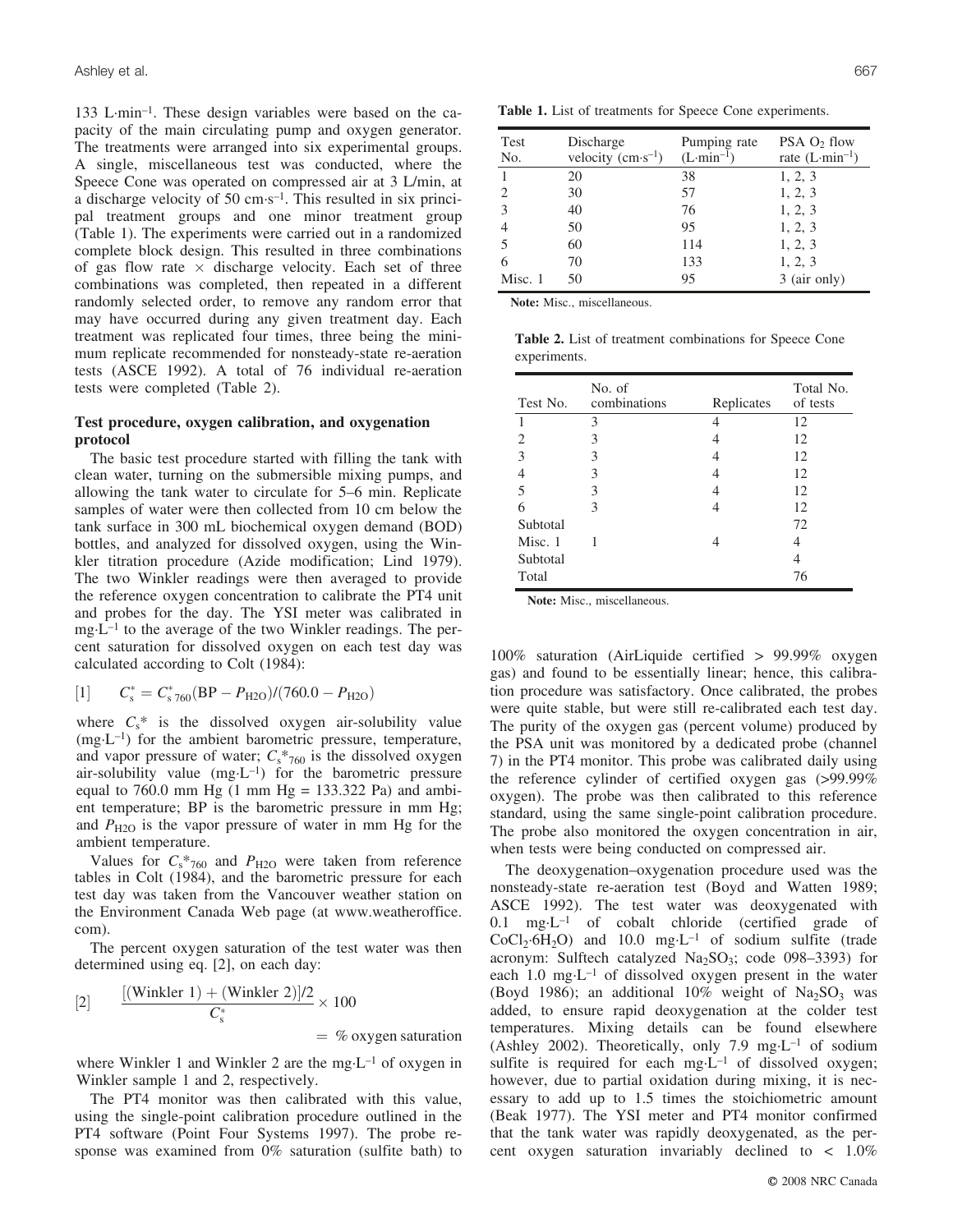within 2.5 min. The tank was allowed to mix for 8 min before re-aeration treatments were initiated.

The oxygen differential between the inlet and outlet of the Speece Cone was often quite large; hence, the oxygen flow was terminated when the percent saturation at the intake port (i.e., probe 5) reached 65% saturation; however, the mixing pumps remained operating. This allowed the pumps to continue circulating water within the tank and purge oxygenated water out of the Speece Cone into the bulk water. The percent saturation recorded at probe 5 (see Fig. 1), following 2 min of circulation with zero oxygen flow, was then used to represent the terminal percent oxygen saturation for the experiment. The 2 min period, following termination of oxygen flow, was not included in the various oxygen transfer calculations, as no ''new'' oxygen was added during this procedure, only a redistribution of existing oxygen that had already been transferred within the Speece Cone and tank. A maximum of six test runs was conducted on each tank of water, before draining and refilling, to minimize interference from sodium sulfite accumulation (Beak 1977; ASCE 1992).

#### **Electrical measurements and power calculations**

The electrical current and line voltage for the PSA unit and Speece Cone main pump was measured with a Data Hold digital clamp meter (Model DM 266) and Fluke digital multimeter. The PSA current draw was measured during oxygen production and nitrogen venting cycles, and the average measured amperage (i.e., 0.15 A) was multiplied by the line voltage (i.e., 110 V) to determine the energy requirement of the PSA unit (i.e., 16.5 W). The Speece Cone main pump power requirements were calculated by taking the average of two amperage readings and three voltage readings at each 0.5 increment on the Variac voltage control unit (0–100 scale) from 65 to 85. During the Speece Cone tests, the Variac voltage control unit setting at the end of each test was recorded, and the mean setting determined for each measured water discharge velocity  $\times$  gas flow combination (i.e., four readings). A linear regression equation was used to predict the energy consumption for each of the mean water discharge velocity settings used in the Speece Cone tests:

$$
[3] \qquad y = 0.0153x - 0.3386 \qquad r^2 = 0.99
$$

where *y* is the kW energy consumption of the Speece Cone main pump, *x* is the Variac voltage control unit setting, and  $r^2$  is the correlation coefficient.

#### **Parameter estimation procedure**

The log deficit method of parameter estimation was used to determine  $K<sub>L</sub>a$ , as the experimental tests were terminated at 60%–65% saturation, due to the time impracticality of running all tests to 98% of saturation [as is mandatory for the nonlinear regression method of parameter estimation (ASCE 1992)]. This method is the recommended American Society of Civil Engineers (ASCE) method of parameter estimation for the measurement of oxygen transfer in clean water; "however, if the engineer/owner so specifies, the log deficit method described in Annex E shall be permitted in lieu of the nonlinear regression method'' (ASCE 1992, p. 9). The log deficit method is also the recommended technique for parameter estimation within the aquacultural and aquatic sciences community (Boyd 1986; Boyd and Watten 1989) and was listed as a tentative standard in the 15th edition of *Standard methods for the examination of water and wastewater* (APHA 1980).

The oxygen transfer coefficient at the temperature  $T({}^{\circ}C)$ of the test water,  $K_{L}a_T$  (h<sup>-1</sup>), was calculated according to:

[4] 
$$
K_{L}a_{T} = \frac{\log n[(C_{s}^{*} - C_{1})/C_{s}^{*} - C_{2}]}{t_{2} - t_{1}}
$$

where  $C_s^*$  is the dissolved oxygen air-solubility value  $(mg \cdot L^{-1})$  for the ambient barometric pressure, temperature, and vapor pressure of water;  $C_1$  is the dissolved oxygen concentration at time  $t_1$  (mg·L<sup>-1</sup>); and  $C_2$  is the dissolved oxygen concentration at time  $t_2$  (mg·L<sup>-1</sup>);  $t_1$  and  $t_2$  are usually chosen as the times at which the measured oxygen concentration is 20%  $(t_1)$  and 80%  $(t_2)$  of the saturation value for the test water, corrected for temperature, barometric pressure, and vapor pressure of water. This study used approximately 10%  $(t_1)$  and 65%  $(t_2)$  saturation values for  $t_1$  and  $t_2$ , as a sufficient number of data points (i.e., 11) was collected and it was not practical, from a time perspective, to run each test to 80% saturation.

 $K_{L}a_T$  was corrected to  $K_{L}a_{20}$  according to (ASCE 1992):

[5] 
$$
K_{L}a_{20} = K_{L}a_{T}\theta^{(20-T)}
$$

where  $\theta$  is the Arrhenius temperature correction coefficient  $(= 1.024).$ 

The SOTR was calculated as:

[6] 
$$
SOTR = K_{L}a_{20}C_{s20}V
$$

where  $C_{s20}$  is the dissolved oxygen concentration (mg·L<sup>-1</sup>) at saturation for 20  $\degree$ C and standard pressure (760 mm Hg) and *V* is the volume of water in the tank  $(m<sup>3</sup>)$ .

The SAE was calculated as:

 $[7]$  SAE = SOTR/power input

where power input is the total delivered power (kW).

#### **Power input calculations**

For the Speece Cone experiments, the power input was separated into four components plus an expansion factor for the weight of air flow. This was based on the published air input to oxygen output ratio of the AirSep AS-20 PSA unit (i.e., 15.9 to 1). The first energy component,  $E_1$ , is the delivered blower power required to deliver the mass flow of gas at the absolute minimum pressure requirement of the PSA unit (7.2 bar). Delivered blower power is the ''theoretical power required at a blower discharge to deliver a given mass flow of gas at a given discharge pressure, calculated based upon adiabatic compression'' (ASCE 1992, p. 15). The delivered blower power was calculated according to the adiabatic compression formula (ASCE 1992):

$$
[8] \qquad P_{\rm w} = wRT_1/29.7ne[(p_2/p_1)^{0.283} - 1]
$$

where  $P_w$  is the power input (kW); *w* is the weight of air flow (kg·s<sup>-1</sup>) (i.e., 1.2927 g·L<sup>-1</sup>); *R* is the engineering gas constant for air  $[= 8.314 \text{ kJ/(k-mol·K)}]$ ;  $T_1$  is the absolute inlet temperature before compression (K); *n* is a constant  $[=(k-1)/k = 0.283$  for air (and oxygen), where  $k = 1.395$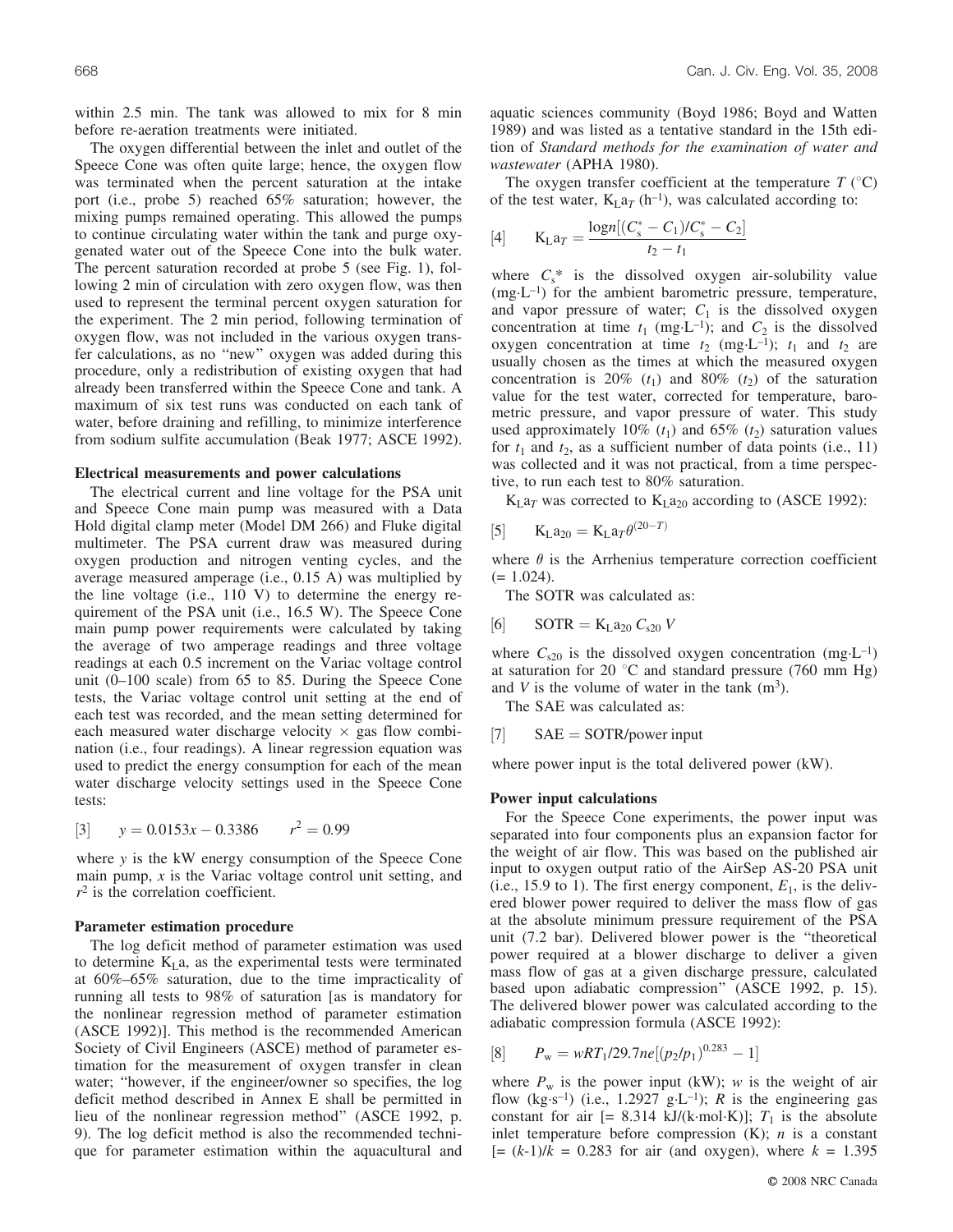**Table 3.** Summary of energy calculations for Speece Cone experiments.

| Treatment         |                                       | Ŀ٥                                                |                                                         |                                    |
|-------------------|---------------------------------------|---------------------------------------------------|---------------------------------------------------------|------------------------------------|
| Speece Cone – PSA | Adiabatic compression<br>at $7.2$ bar | Adiabatic compression<br>at $2.9 \text{ m}$ depth | Average measured wire power<br>of main circulation pump | Average PSA<br>measured wire power |
| Speece Cone – air | Adiabatic compression<br>at $4.1$ bar | Adiabatic compression<br>at $2.9 \text{ m}$ depth | Average measured wire power<br>of main circulation pump | Not applicable                     |

**Note:** PSA, pressure swing adsorption.

**Fig. 4.** Box and whisker plots showing effect of pressure swing adsorption O<sub>2</sub> flowrate on (*a*) K<sub>L</sub>a<sub>20</sub>, (*b*) standard oxygen transfer rate (SOTR), (*c*) standard aeration efficiency (SAE), and (*d*) standard oxygen transfer efficiency (SOTE). \*, outlier.



for air (and oxygen)]; 29.7 is the constant for SI conversion; *e* is the compressor efficiency (= 0.80); and  $p_1$  and  $p_2$  are the absolute inlet pressures before compression  $(= 1.0 \text{ bar})$  and after compression  $(= 4.1 \text{ bar})$ , respectively.

The second energy component,  $E_2$ , is the same adiabatic compression formula adjusted to the absolute ambient hydrostatic pressure of gas release (i.e., 2.9 m), rather than the absolute minimum pressure requirement of the PSA unit. The third energy component,  $E_3$ , is the average measured wire power of the main Speece Cone pump, as derived from the linear regression equation between control unit setting and measured energy consumption. The fourth energy component, *E*4, is the average measured wire power of the AirSep AS-20 PSA unit (i.e., 0.0165 kW). The sum of *E*1,  $E_2$ ,  $E_3$ , and  $E_4$  equals the total delivered power (Table 3).

For the Speece Cone experiment on air, the power input was separated into three components. The first energy component, *E*1, is the delivered blower power based upon adiabatic compression, from the manifold board regulator (i.e.,

4.1 bar). The second energy component,  $E_2$ , is the same adiabatic compression formula adjusted to the absolute ambient hydrostatic pressure of gas release (i.e., 2.9 m). The third energy component,  $E_3$ , is the average measured wire power of the main Speece Cone pump derived from the linear regression equation between control unit setting and measured energy consumption. The sum of  $E_1$ ,  $E_2$ , and  $E_3$ equals the total delivered power (Table 3).

 $3.5$ 

3.5

Finally, SOTE was calculated as:

 $[9]$  SOTE = SOTR/W<sub>O2</sub>

where  $W_{O2}$  is the mass flow rate of oxygen in the gas flow stream (g  $O_2 \cdot h^{-1}$ ).

The detailed calculation of  $W_{O2}$  for the various experimental treatments can be found elsewhere (Ashley 2002).

#### **Statistical analysis**

The statistical model used to analyze the experimental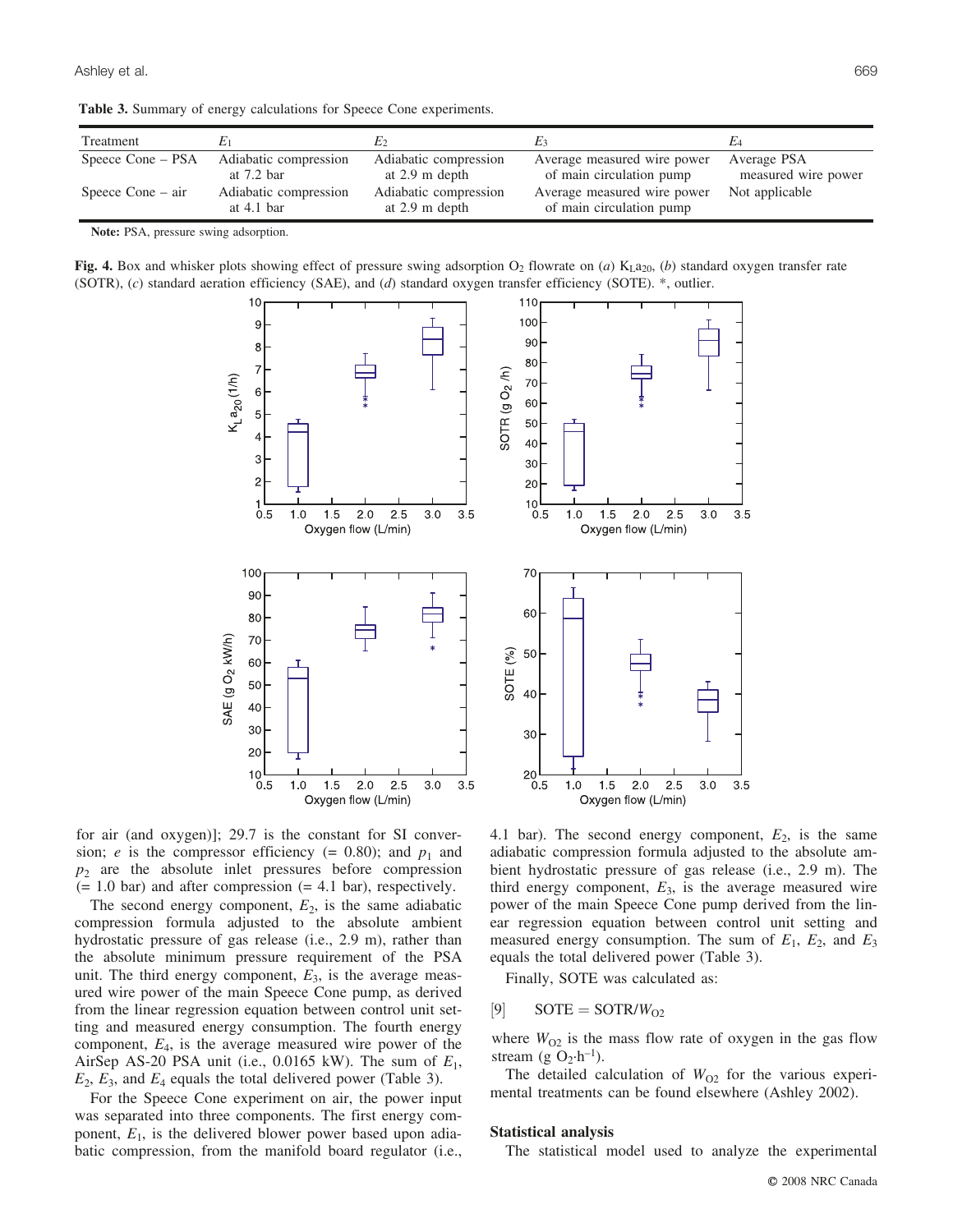

**Fig. 5.** Box and whisker plots showing effect of water discharge velocity on (*a*) KLa20, (*b*) standard oxygen transfer rate (SOTR), (*c*) standard aeration efficiency (SAE), and (*d*) standard oxygen transfer efficiency (SOTE).

110 100

90



data was the general linear model (GLM) in the SYSTAT 10 statistical package (Systat Software, Inc., San Jose, Calif.). This model can estimate any univariate or multivariate general linear model, including analysis of variance or covariance (Wilkinson and Coward 2000). The level of significance was set at  $\alpha = 0.01$  for each statistical test. The first step in the analysis was to plot a frequency distribution of  $K_L a_{20}$ , SOTR, SAE. and SOTE, to determine if the values were normally distributed. An initial box and whisker plot of the covariate and treatments (e.g., gas flow rate and discharge velocity) was then plotted against KLa20, SOTR, SAE, and SOTE, to examine for outliers. No extreme outliers were detected in the 76 trials conducted in these tests (Ashley 2002).

## **Results**

The initial box and whisker plots of  $K_L a_{20}$  SOTR, SAE, and SOTE, as a function of oxygen flow rate and discharge water velocity, showed a pattern of increased variance for the 1 L $\cdot$ min<sup>-1</sup> oxygen flow rate (Fig. 4) and discharge velocities of 60 and 70  $\text{cm}\cdot\text{s}^{-1}$  (Fig. 5). The untransformed plots of  $K<sub>L</sub>a<sub>20</sub>$  SOTR, SAE, and SOTE indicated that the performance of the Speece Cone was highly variable at these treatment combinations; therefore, the data was analysed without the two highest discharge velocities (i.e., 60 and  $70 \, \text{cm} \cdot \text{s}^{-1}$ ) in an attempt to determine homogeneity of slopes. The analysis indicated a significant interaction effect

(Fig. 6); hence the data was log transformed and re-analyzed (Fig. 7).

A significant result ( $\alpha \leq 0.01$ ) was obtained for the discharge velocity covariate effect for  $K<sub>L</sub>a<sub>20</sub>$ , SOTR, SAE, and SOTE, and the oxygen gas flow rate for  $K_{L}a_{20}$ , SOTR, and SOTE (Table 4). The SAE performance of the Speece Cone was not significantly influenced by oxygen gas flow rate, within this truncated data set. However, a significant oxygen flow rate  $\times$  discharge velocity interaction effect was observed for K<sub>L</sub>a<sub>20</sub>, SOTR, SAE, and SOTE (Table 4).

While statistically valid, this approach did not provide sufficient insight into the overall performance of the Speece Cone; therefore, three-dimensional (3-D) graphing was used to understand the behaviour of  $K_{L}a_{20}$ , SOTR, SAE, and SOTE under the full range of experimental treatments in this preliminary work. The 3-D graphs indicate  $K_{L}a_{20}$  and SOTR increased as oxygen flow rates increased from 1 to 2 L $\cdot$ min<sup>-1</sup>, over the range of velocities from 20 to 50 cm $\cdot$ s<sup>-1</sup>; then there was a reduced slope as oxygen flow increased to 3 L·min<sup>-1</sup> (Ashley 2002). However, when operated at a combined oxygen flow rate  $\langle 2 \text{ L-min}^{-1} \rangle$  and discharge velocities > 50 cm·s<sup>-1</sup>, the K<sub>L</sub>a<sub>20</sub> and SOTR decreased precipitously.

The SAE response manifold was similar to  $K_L a_{20}$  and SOTR responses (Ashley 2002). The most dramatic response was for SOTE, which indicated increasing oxygen transfer efficiency as oxygen flow rate decreased from 3 to  $1 \text{ L-min}^{-1}$ ,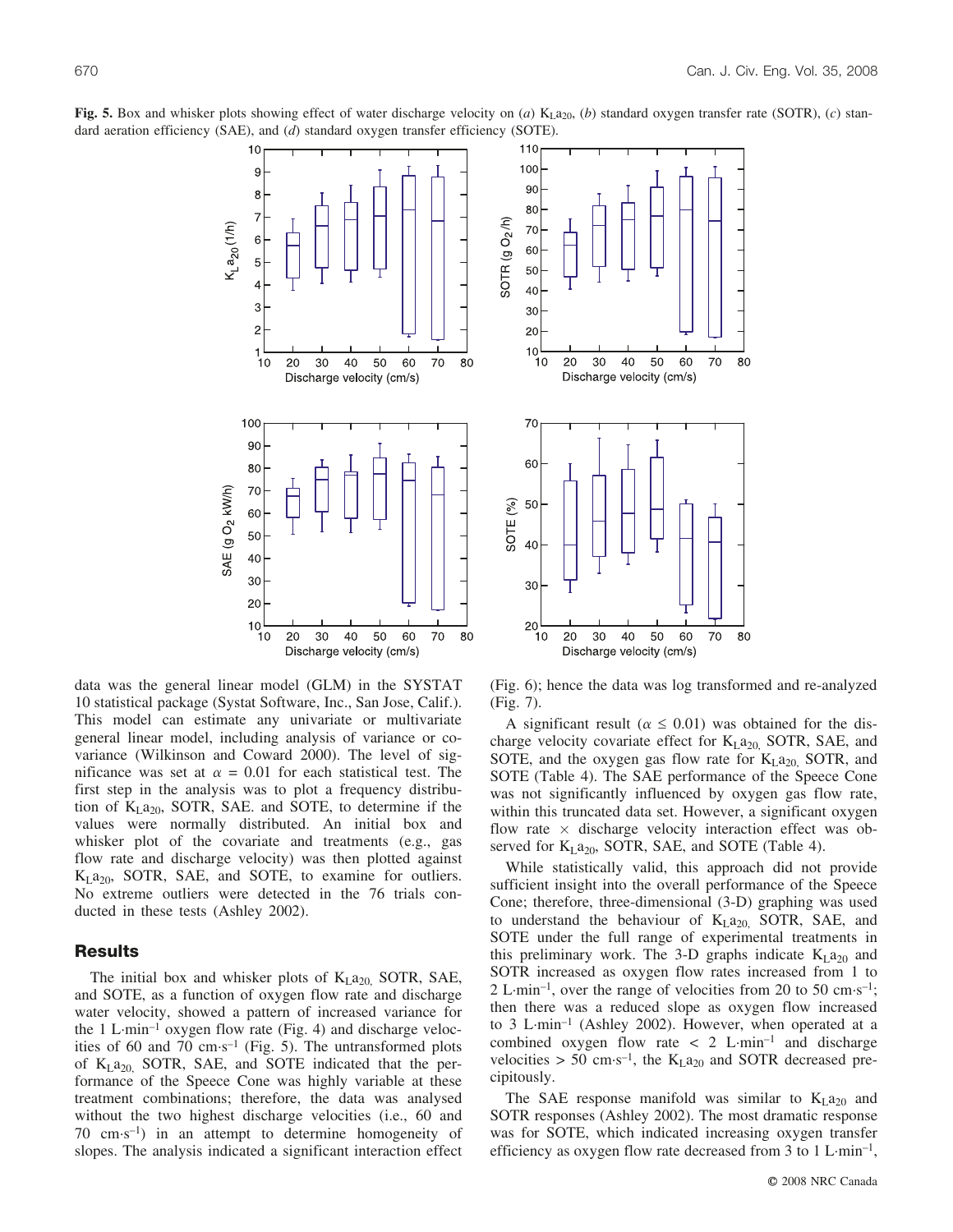

**Fig. 6.** Effect of pressure swing adsorption  $O_2$  flow rate (1, 2, and 3 L·min<sup>-1</sup>) and water discharge velocity (20–50 cm·s<sup>-1</sup>) on (*a*) K<sub>L</sub>a<sub>20</sub>, (*b*) standard oxygen transfer rate (SOTR), (*c*) standard aeration efficiency (SAE), and (*d*) standard oxygen transfer efficiency (SOTE).

over the range of discharge velocities of 20 to 50  $\text{cm}\cdot\text{s}^{-1}$ (Ashley 2002). However, when operated at combined oxygen flow rates  $< 2$  L·min<sup>-1</sup> and velocities  $> 50$  cm·s<sup>-1</sup>, SOTE decreased abruptly, indicating a collapse of the high oxygen transfer efficiencies normally associated with Speece Cone aerators.

#### **Experiments with air**

The results of the Speece Cone tests using air were considerably different from the performance on PSA-generated oxygen. The tests were conducted only at  $3 \text{ L-min}^{-1}$  air at  $50 \text{ cm} \cdot \text{s}^{-1}$ , as this was among the most efficient oxygen gas flow rate  $\times$  discharge velocity combination for the Speece Cone. The mean values obtained for  $K_L a_{20}$ , SOTR, SAE, and SOTE at this setting, on air, were lower than any values recorded on PSA oxygen (Table 5). For comparative purposes, the air results are shown alongside the 3 L·min<sup>-1</sup>  $\times$  $50 \text{ cm} \cdot \text{s}^{-1}$  data, for the Speece Cone operating on oxygen.

## **Discussion**

This research effort was an attempt to examine the oxygen transfer capabilities of a laboratory-scale Speece Cone. Unlike published design guidelines for full-lift hypolimnetic aerators (e.g., Lorenzen and Fast 1977; Taggart and McQueen 1982; Ashley 1985), there is no experimental data from Speece Cone operation available in the primary published literature. McGinnis and Little (1998) developed a model that predicts oxygen transfer in a Speece Cone, and acknowledged the absence of any experimental data to



validate their model. Their model assumed no bubble coalescence or breakup occurs, and that both gas and water are in plug flow mode; these assumptions were not valid for this study.

A Speece Cone functions by having three distinct zones within the aeration chamber: an energizing zone at the top of the cone, a gas transfer zone in the middle, and a bubble– water separation zone near the bottom. All of these zones must exist simultaneously, to achieve the high dissolved oxygen transfer capability that has been reported in the published literature (e.g., Thomas et al. 1994; Doke et al. 1995). Water must enter the energizing zone with sufficient velocity to entrain injected oxygen gas and initiate a two-phase bubble swarm in the cone. The gas transfer zone is the intensely turbulent area, which maintains the twophase bubble swarm, i.e., where the downward water velocity matches the rise velocity of the bubbles. As only oxygen is normally used in a Speece Cone, the gas flow rate must be matched to the oxygen dissolution rate in a given volume of water; otherwise, the bubble swarm will increase in size, eventually coalescing into a gas pocket and collapsing the gas transfer process. The bubble–water separation zone at the bottom of the Speece Cone is required to prevent residual bubbles from being discharged in the outlet port, and avoiding localized destratification upon their release. Therefore, the key design parameters for a Speece Cone are (*i*) a critical minimum inlet water velocity; (*ii*) a critical maximum outlet water velocity; (*iii*) a critical ratio of oxygen to water flow rates to allow complete gas dissolution and prevent bubble coalescence;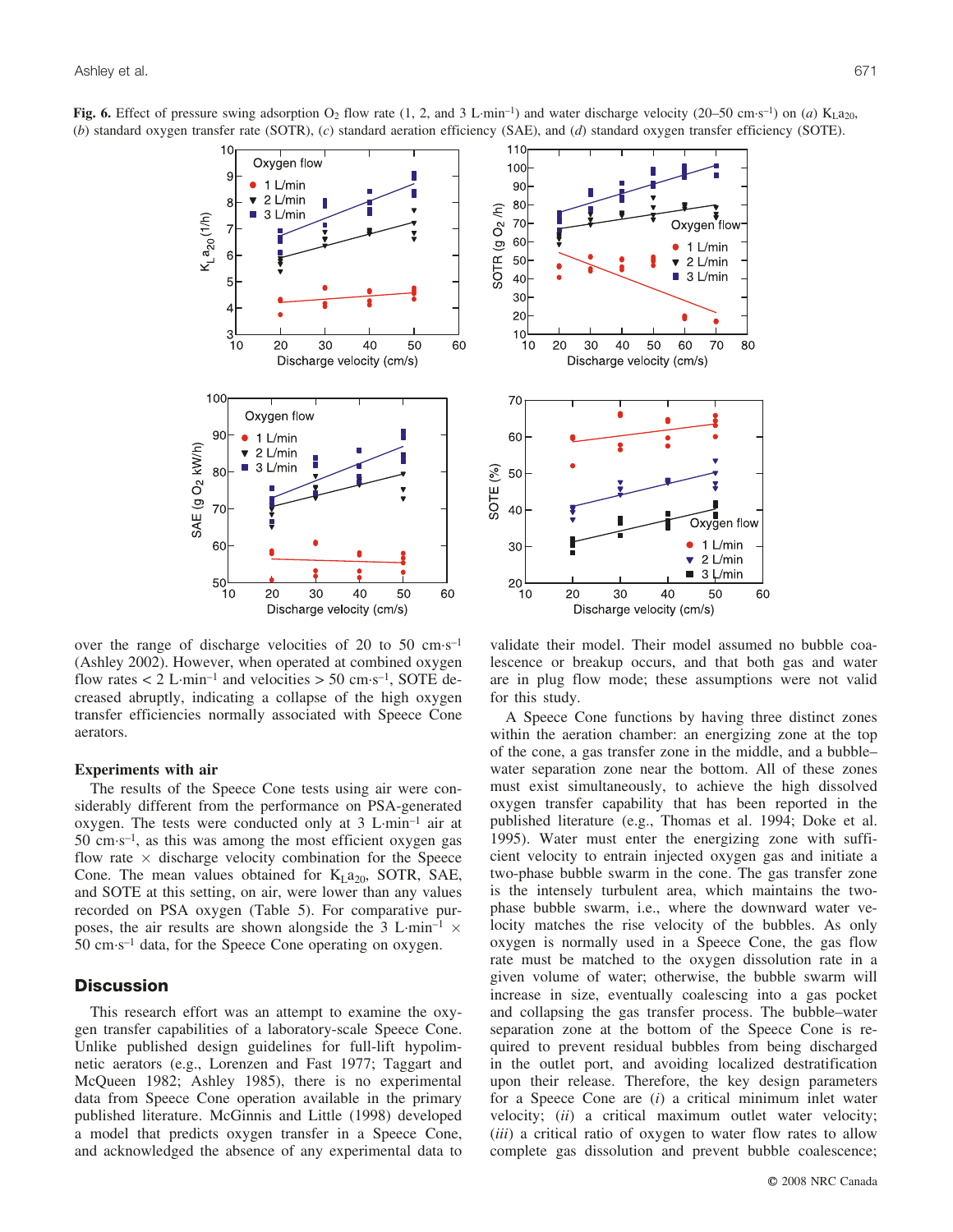$1<sub>1</sub>$  $0.9$ Log  $K_{L}$ a<sub>20</sub> (1/h) Oxygen flow  $0.8$ 1 L/min 2 L/min  $\overline{\mathbf{v}}$  $\blacksquare$ 3 L/min  $0.6$  $0.5 - 0.5 = 0.0$ 20 30 40 50 60 Discharge velocity (cm/s)  $2.0$ -og SAE (g O<sub>2</sub> kW/h) 1.9 Oxygen flow  $\bullet$ 1 L/min  $1.8$  $\overline{\textbf{v}}$ 2 L/min 3 L/min



**Fig. 7.** Effect of pressure swing adsorption  $O_2$  flow rate (1, 2, and 3 L·min<sup>-1</sup>) and water discharge velocity (20–50 cm·s<sup>-1</sup>) on (*a*) K<sub>L</sub>a<sub>20</sub>, (*b*) standard oxygen transfer rate (SOTR), (*c*) standard aeration efficiency (SAE), and (*d*) standard oxygen transfer efficiency (SOTE) using log transformed data.

and (*iv*) sufficient cone dimensions to maintain a two-phase bubble swarm and allow residual bubble separation, while providing sufficient residence time for 100% gas transfer. Speece et al. (1990) provided the following, initial design criteria: 3.05 m·s<sup>-1</sup> for the inlet velocity,  $\leq$  0.305 m·s<sup>-1</sup> for the outlet velocity, and a residence time of about 10 s. No information was presented on gas to water ratios, and neither have these design criteria been updated in the published literature.

20

30

Discharge velocity (cm/s)

40

50

60

 $1.7$  $10$ 

Based on these sparse design criteria, the laboratory-scale system was designed and constructed; however, it was later recognized that this laboratory-scale prototype would not meet the required design standard needed for optimum aeration performance of a Speece Cone (Table 6). For example, the Speece Cone used in these experiments failed to generate adequate velocities at the top of the cone. The diameter of the inlet and outlet ports were identical (e.g., 6.35 cm ID); hence, the maximum inlet velocity (i.e.,  $70 \text{ cm} \cdot \text{s}^{-1}$ ) was only 23% of the recommended design velocity (i.e.,  $305$  cm·s<sup>-1</sup>). Consequently, the two-phase bubble swarm could never properly develop inside the cone, but remained as a gas pocket at the top of the cone, such that the inlet water dropped through; this resulted in a drastically reduced bubble surface area to water ratio. Therefore, all of the performance measures from this prototype Speece Cone are much lower than would be expected with the recommended inlet velocity of  $305 \, \text{cm·s}^{-1}$ . Despite this flaw, the system was still capable of oxygen transfer efficiencies of about 61% (Table 4) under low gas flow rates; this is still higher than any full-lift design hypolimnetic aerator operating on air (Lorenzen and Fast 1977).

The cross-sectional velocity at the base of the cone was adequate to allow gas–water separation; however, an excessive amount of bubbles were observed leaving the system at higher gas-flow and water-flow rates. Therefore, it was recognized afterwards that the height of the cone was insufficient to allow physical separation of the three cone functions. Mass wasting of oxygen bubbles contributed to the relatively low SAE performance of this cone, as the energy used to generate and compress the oxygen and pump the water was wasted by the escaping bubbles. The residence time at the highest flow rates was about 40% greater than recommended design specifications (14 versus 10 s); however, as the bubble swarm failed to develop, it was not possible in this phase of the research to determine if a 14 s residence time would be adequate.

The explanation for the precipitous decline in SOTE at low oxygen flow rates (i.e.,  $< 1$  L·min<sup>-1</sup>) and inlet-discharge velocities  $> 50$  cm·s<sup>-1</sup> (Ashley 2002) is due to purging of the gas pocket in the Speece Cone; this forced the oxygen bubbles out the discharge port, thus collapsing the partial DBCA effect and triggering the precipitous decline in SOTE (as well as  $K<sub>L</sub>a<sub>20</sub>$ , SOTR, and SAE). At oxygen flow rates  $> 1$  L·min<sup>-1</sup>, there was sufficient positive buoyancy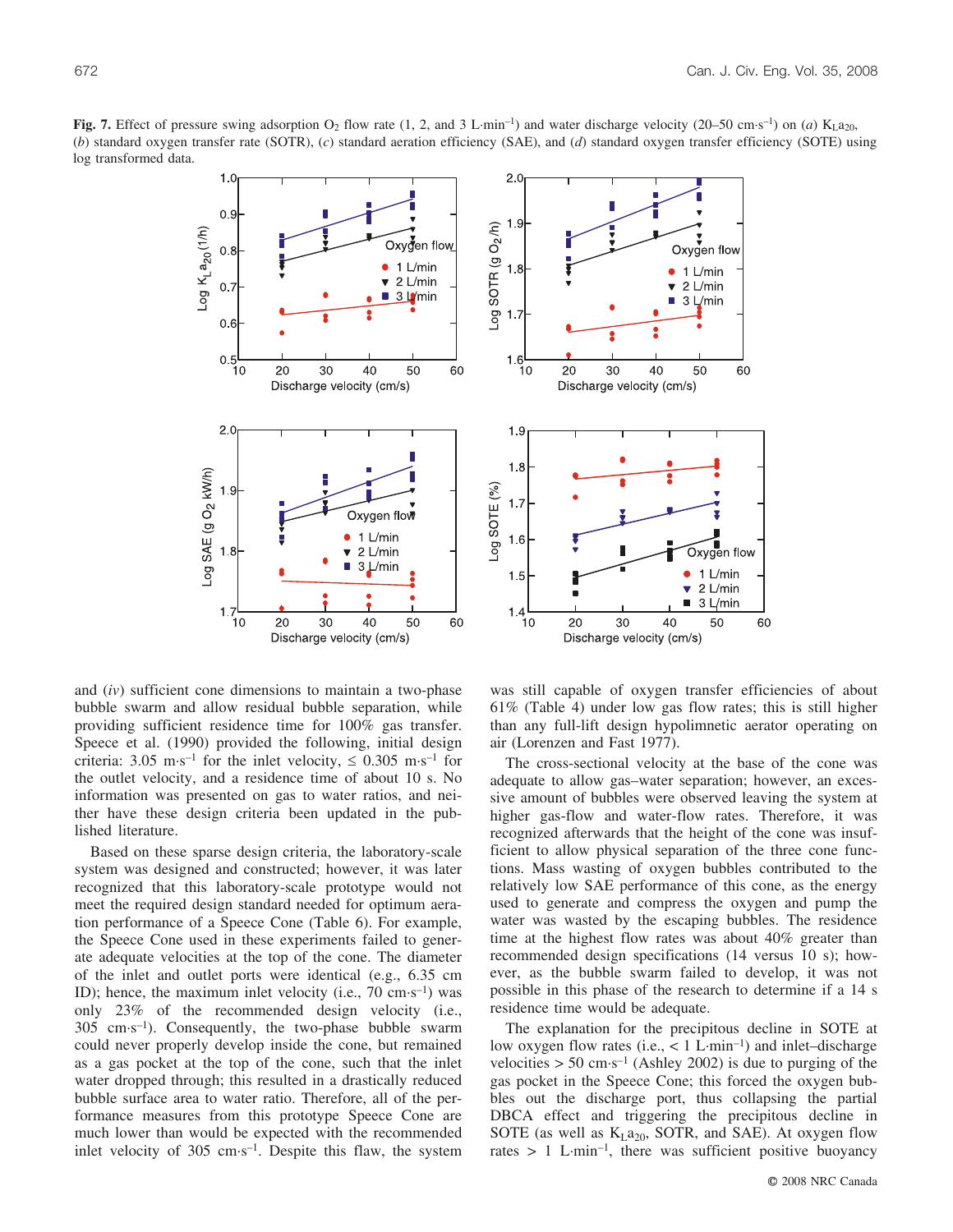|                                | Adjusted least squares means $(\pm$ SE shown in parentheses) |                               |                                                          |               |    |
|--------------------------------|--------------------------------------------------------------|-------------------------------|----------------------------------------------------------|---------------|----|
| Treatment, oxygen              |                                                              |                               |                                                          |               |    |
| flow rate $(L \cdot min^{-1})$ | $K_{1,320}$ $(h^{-1})^a$                                     | SOTR $(g Q_2 \cdot h^{-1})^a$ | SAE (g O <sub>2</sub> ·kW·h <sup>-1</sup> ) <sup>a</sup> | SOTE $(\%)^a$ | n  |
|                                | 4.4(0.09)                                                    | 47.9 (0.94)                   | 55.9 (0.92)                                              | 61.1(0.69)    | 16 |
|                                | 6.6(0.09)                                                    | 71.7(0.94)                    | 75.1 (0.92)                                              | 45.6(0.69)    | 16 |
|                                | 7.7(0.09)                                                    | 84.2 (0.94)                   | 80.0 (0.92)                                              | 35.8(0.69)    | 16 |

**Table 4.** Adjusted least squares means, treatment, and interaction effects for various pressure swing adsorption oxygen flow rates with the Speece Cone without the 60 and 70 cm $s^{-1}$  water discharge velocities.

**Note:** SE, standard error; SOTR, standard oxygen transfer rate; SAE, standard aeration efficiency; SOTE, standard oxygen transfer efficiency; *n*, sample size.

"Interaction, yes; O<sub>2</sub> flow effect and discharge velocity effect, significant at  $\alpha = 0.05$ .

**Table 5.** KLa20, standard oxygen transfer rate (SOTR), standard aeration efficiency( SAE), and standard oxygen transfer efficiency (SOTE) mean values for Speece Cone hypolimnetic aerator operating on air at  $3 \text{ L-min}^{-1}$  and  $50 \text{ cm} \cdot \text{s}^{-1}$  compared with pressure swing adsorption oxygen at  $3 \text{ L-min}^{-1}$  and  $50 \text{ cm} \cdot \text{s}^{-1}$ .

|                                                                     | Mean values $(\pm SE)$ shown in parentheses) |                               |                                       |             |    |
|---------------------------------------------------------------------|----------------------------------------------|-------------------------------|---------------------------------------|-------------|----|
| Treatment                                                           | $K_{1,320}$ (h <sup>-1</sup> )               | SOTR $(g \ O_2 \cdot h^{-1})$ | SAE $(g \ O_2 \cdot kW \cdot h^{-1})$ | SOTE $(\%)$ | n  |
| $3$ L·min <sup>-1</sup> air at 50 cm·s <sup>-1</sup>                | 1.2(0.01)                                    | 13.4(0.04)                    | 16.9(0.05)                            | 24.5 (0.08) |    |
| $3$ L·min <sup>-1</sup> PSA O <sub>2</sub> at 50 cm·s <sup>-1</sup> | 8.7(0.20)                                    | 94.6 (0.94)                   | 86.9 (0.92)                           | 40.1(0.69)  | 16 |

**Note:** SE, standard error; *n*, sample size.

**Table 6.** Comparison of experimental Speece Cone inlet water velocities and oxygen water ratios with design specifications.

| Inlet water<br>velocity $(cm·s^{-1})$ | Water flow<br>$(L \cdot \text{min}^{-1})$ | Hydraulic<br>residence time (s) | Oxygen flow<br>$(L \cdot \text{min}^{-1})$ | Base cross-sectional<br>velocity $(cm·s^{-1})$ | $O2$ to water<br>ratio $(\%)$ |
|---------------------------------------|-------------------------------------------|---------------------------------|--------------------------------------------|------------------------------------------------|-------------------------------|
| 20                                    | 38                                        | 51                              | $1$ to $3$                                 | 0.7                                            | $2.6 - 7.9$                   |
| 30                                    | 57                                        | 34                              | $1$ to $3$                                 | 1.0                                            | $1.8 - 5.3$                   |
| 40                                    | 76                                        | 25                              | $1$ to $3$                                 | 1.4                                            | $1.3 - 3.9$                   |
| 50                                    | 95                                        | 20                              | $1$ to $3$                                 |                                                | $1.1 - 3.2$                   |
| 60                                    | 114                                       | 17                              | $1$ to $3$                                 | 2.1                                            | $0.9 - 2.6$                   |
| 70                                    | 133                                       | 14                              | $1$ to $3$                                 | 2.4                                            | $0.8 - 2.3$                   |
| $305^a$                               |                                           | 10 <sup>b</sup>                 |                                            | $\leq 30.5^a$                                  |                               |

a Recommended design velocity.

<sup>b</sup>Recommended design residence time.

inside the Speece Cone from the additional oxygen bubbles, such that discharge velocities  $> 50$  cm·s<sup>-1</sup> were not able to purge all of the bubbles. Operationally, this would present a problem, as the mass wasting of bubbles could destratify a thermally stratified lake or reservoir. For this reason, fullsize Speece Cones must have sufficient contact time and bubble collector hoods located downstream of the main cone outlet port to collect any residual bubbles and vent them to the surface through a discharge pipe (to avoid unintentional destratification). In theory, a properly designed Speece Cone should not discharge any excess bubbles, as all of the pure oxygen gas delivered to the cone should be dissolved into the water. In practice, however, it has been noticed that occasional releases of small bubbles are emitted from the discharge port. This is likely a result of a minor imbalance between the delivered oxygen to water ratio, fluctuations in line voltage influencing the capacity of the main circulating pump or slight variations in oxygen purity from the oxygen generators. As a precaution, a bubble harvester is usually included in the design to prevent any residual bubbles from causing localized destratification.

The single test of the Speece Cone on air in this research

program was curiosity-motivated research. The intent was simply to see what type of performance was possible on air, with a system designed to operate on oxygen. As shown in Table 5, the results of the air test were lower than any recorded on PSA oxygen for  $K<sub>L</sub>a<sub>20</sub>$ , SOTR, SAE, and SOTE. The SAE performance on air was very low, as the higher energy cost required to operate the water pump penalized this energy-related unit of measure. In practice, a Speece Cone should not be operated on air, as this would forfeit the higher performance available with oxygen. There would also be concerns about nitrogen supersaturation causing fish mortalities, particularly in salmonids (Rucker 1972).

The next logical step in this on-going research program was to build a pilot-scale Speece Cone (this work has been underway for the past 12 months or so), with as close to the correct inlet and outlet velocities, hydraulic residence time, and physical dimensions as possible, such that a bubble swarm could be generated. The gas to water ratio could then be varied to determine the optimum ratio and to explore the sensitivity of this remaining design element. Once this experimental data is collected and analyzed, it can be properly compared with the predictive model of McGinnis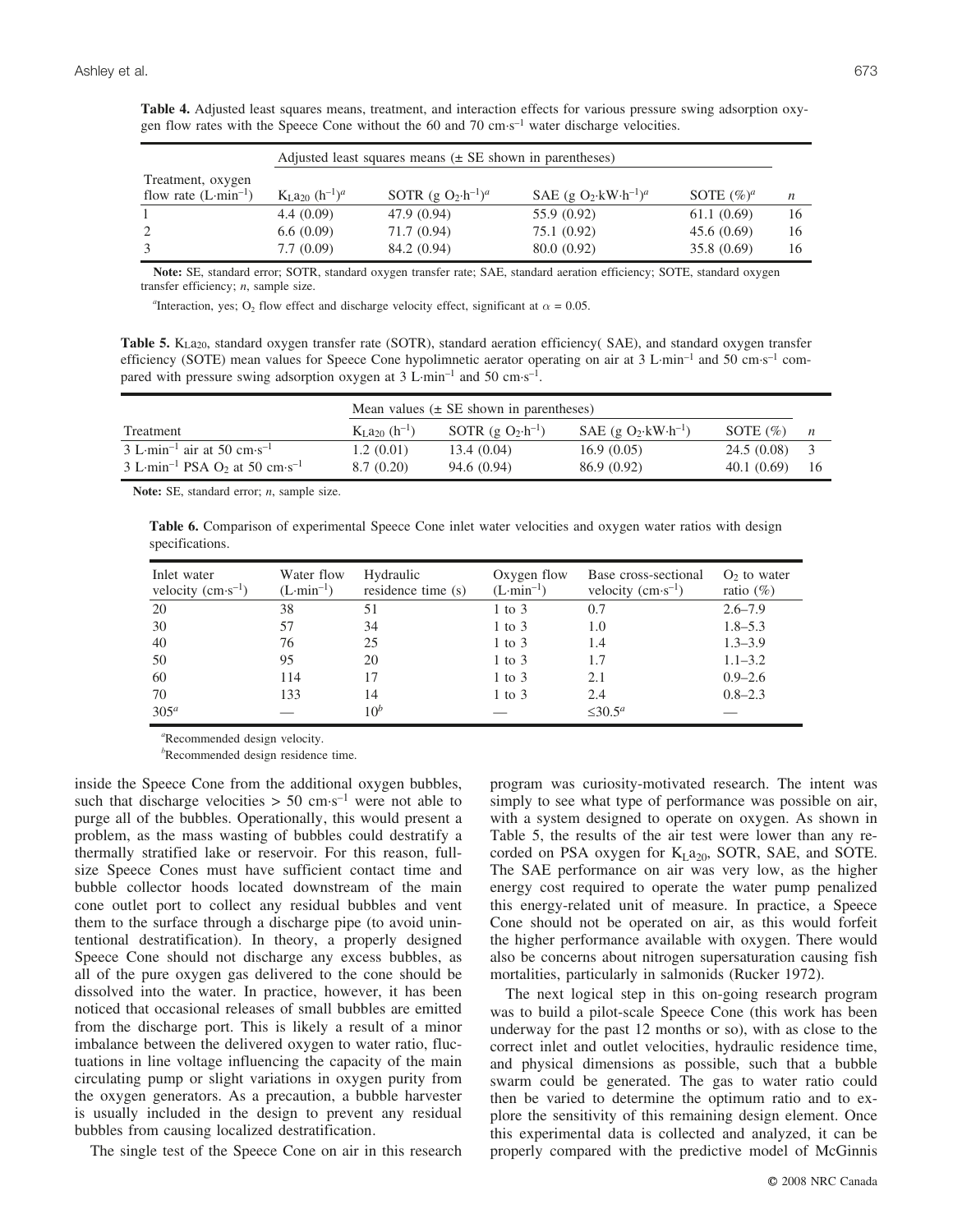and Little (1998) and will allow a comparison with other types of hypolimnetic aeration designs.

## **Conclusions**

Based on a preliminary assessment of a laboratory-scale Speece Cone hypolimnetic aerator, the following conclusions can be put forth at this time:

- (1) Inlet velocities of 70 cm $\cdot$ s<sup>-1</sup> were insufficient to a generate two-phase bubble swarm, and resulted in oxygen transfer efficiencies that were less than reported in fullscale field installations.
- (2) Purging of the gas pocket in a Speece Cone will result in a precipitous decline in oxygen transfer performance.
- (3) Speece Cone designs require the simultaneous establishment of three distinct gas-transfer functions (energized inflows, two-phase bubble swarms, and bubble–water separation) to provide highly efficient oxygen transfer.
- (4) Speece Cones should not be operated on air, as the energy costs required to circulate the water though the cone result in low oxygen transfer rates per unit energy input.
- (5) The standard oxygen-transfer efficiency of a prototype Speece Cone, operating on oxygen, was higher than any reported full-lift hypolimnetic aerators operating on air.

## **Acknowledgements**

The authors wish to acknowledge the financial support provided by NSERC (Natural Sciences and Engineering Research Council of Canada), as well as the technical assistance provided by the staff in the Environmental Lab and Civil Engineering workshop, at UBC. Finally, the generous advice and guidance of Dr. Richard Speece is greatly appreciated.

## **References**

- APHA. 1980. Standard methods for the examination of water and wastewater. 15th ed. American Public Health Association, Washington, D.C.
- ASCE. 1992. Measurement of oxygen transfer in clean water. ANSI/SSCE 2–91, 2nd ed. American Society of Civil Engineers, New York.
- Ashley, K.I. 1985. Hypolimnetic aeration: practical design and application. Water Research, **19**(6): 735–740. doi:10.1016/0043- 1354(85)90120-4.
- Ashley, K.I. 2002. Comparative analysis of oxygen transfer in full lift and downflow bubble contact hypolimnetic aerators. Ph.D. thesis, Civil Engineering Department, The University of British Columbia, Vancouver, B.C.
- Beak. 1977. State of the art review: Aeration. Beak Consultants Ltd., Montréal, Que. CPAR Project Report 542-1.
- Boyd, C.E. 1986. A method for testing aerators for fish tanks. The Progressive Fish-Culturist, **48**(1): 68–70. doi:10.1577/1548-8640 (1986)48<68:AMFTAF>2.0.CO;2.
- Boyd, C.E., and Watten, B.J. 1989. Aeration systems in aquaculture. Reviews in Aquatic Sciences, **1**(3): 425–472.
- Colt, J. 1984. Computation of dissolved gas concentrations in water as functions of temperature, salinity and pressure. Special Publication No. 14. American Fisheries Society, Bethesda, Md.
- Cook, G.D., Welch, E.B., Peterson, S.A., and Nichols, S.A. 2005. Restoration and management of lakes and reservoirs, 3rd ed. CRC Press, New York.
- Doke, J.L., Funk, W.H., Jull, S.T.J., and Moore, B.C. 1995. Habitat availability and benthic invertebrate population changes following alum treatment and hypolimnetic oxygenation in Newman Lake, Washington. Journal of Freshwater Biology, **10**: 87–102.
- Dunst, R.C., Born, S.M., Smith, S.A., Nichols, S.A., Peterson, J.O., Knauer, D.R., Serns, S.L., Winter, D.R., amd Wirth, T.L. 1974. Survey of lake rehabilitation techniques and experiences. Technical Bulletin No. 75. Wisconsin Department of Natural Resources, Madison, Wis.
- HDR Engineering. 2004. San Joaquin River dissolved aeration project. Draft engineering feasibility report, July 2004. HDR Engineering, Folsom, Calif.
- Lind, O.T. 1979. Handbook of common methods in limnology. 2nd ed. C.V. Mosby, St. Louis, Mo.
- Lorenzen, M., and Fast, A.W. 1977. A guide to aeration/circulation techniques for lake management. U.S. Environmental Protection Agency 600/3–77–004. Tetra Tech. Inc., Lafayette, Ind.
- McGinnis, D.F., and Little, J.C. 1998. Bubble dynamics and oxygen transfer in a speece cone. Water Science and Technology, **37**(2): 285–292. doi:10.1016/S0273-1223(98)00035-3.
- Point Four Systems. 1997. PT4 users manual for UBC Civil Engineering Department. Point Four Systems, Inc., Richmond, B.C.
- Rucker, R. 1972. Gas bubble disease of salmonids: a critical review. Technical Paper 58. U.S. Fish and Wildlife Service, Washington, D.C.
- Speece, R.E. 1971. Hypolimnion aeration. Journal American Water Works Association, **63**(1): 6–9.
- Speece, R.E., Nirmalakhandan, N., and Tchobanoglous, G. 1990. Commercial oxygen use in water-quality management. Water Environment and Technology, **2**(7): 54–61.
- Taggart, C.T., and McQueen, D.J. 1982. A model for the design of hypolimnetic aerators. Water Research, **16**(6): 949–956. doi:10. 1016/0043-1354(82)90028-8.
- Thomas, J.A., Funk, W.H., Moore, B.C., and Budd, W.W. 1994. Short term changes in Newman Lake following hypolimnetic aeration with the Speece Cone. Lake and Reservoir Management, **9**: 111–113.
- Wilkinson, L., and Coward, M. 2000. Linear models II: analysis of variance. *In* SYSTAT 10, Statistics 1. Chapter 15. SPSS Inc., Chicago, Ill.

## **List of symbols**

- BP barometric pressure (mm Hg)
- $C_1$  dissolved oxygen concentration at time  $t_1$  $(mg \cdot L^{-1})$
- $C_2$  dissolved oxygen concentration at time  $t_2$  $(mg \cdot L^{-1})$
- *C*s\* dissolved oxygen air-solubility value  $(mg \cdot L^{-1})$  for the ambient barometric pressure, temperature and vapor pressure of water
- $C_5^*$ <sup>760</sup> dissolved oxygen air-solubility value  $(mg \cdot L^{-1})$  for the barometric pressure equal to 760.0 mm Hg and ambient temperature
	- *C*s20 dissolved oxygen concentration in water (mg·L<sup>-1</sup>) at 20 °C and for the barometric pressure of 760.0 mm Hg
		- *e* compressor efficiency (= 0.80 in adiabatic compression formula)
	- ID inside diameter (cm)
	- *k* unit (1.395) for air (and oxygen) in adiabatic compression formula
- $K_{\text{L}}a$  overall oxygen transfer coefficient (h<sup>-1</sup>)
- $K_{L}a_{20}$  oxygen transfer coefficient at 20 °C (h<sup>-1</sup>)